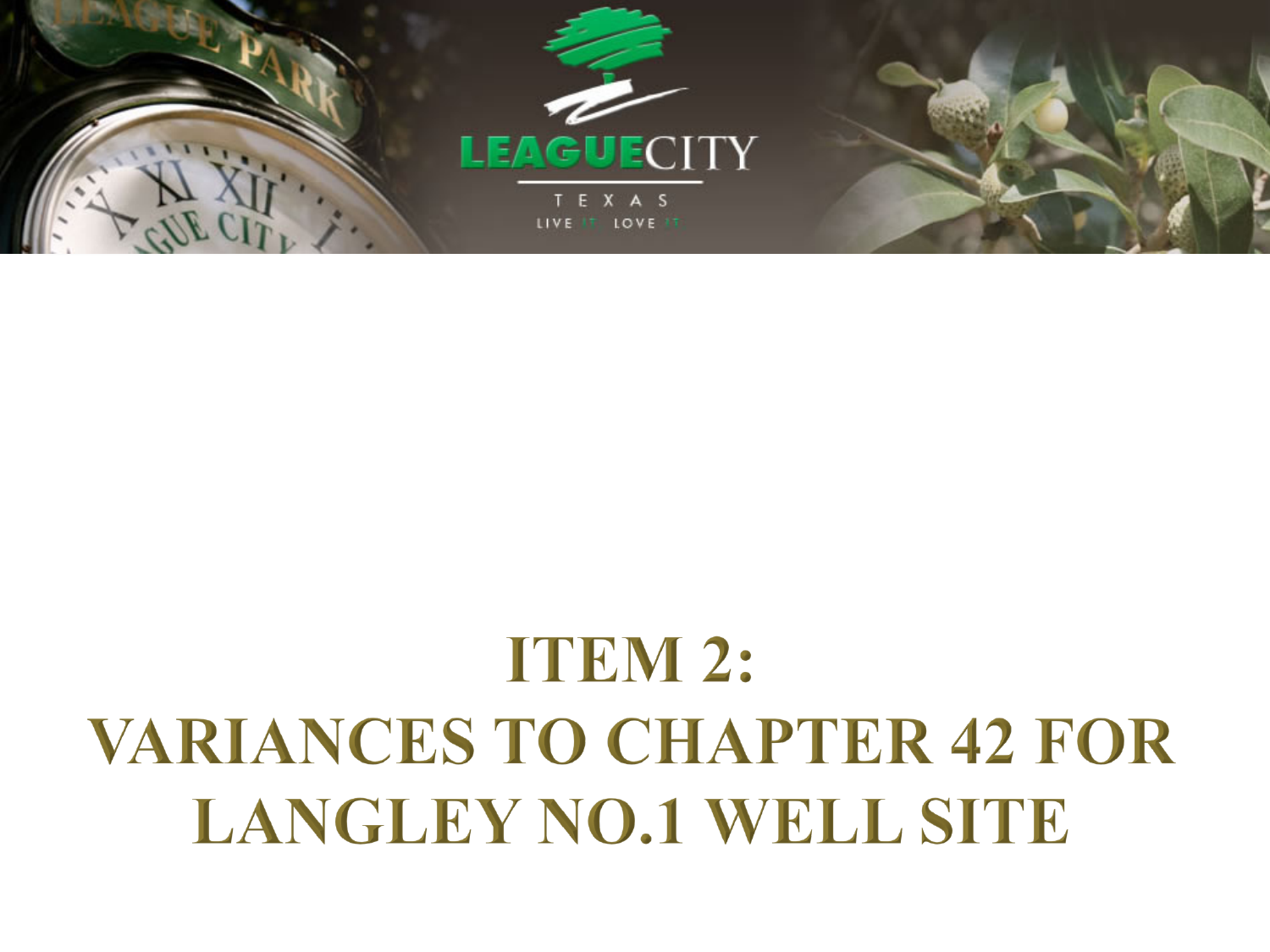

## **History of Langley No.1 Well Site**

- § SUP Approved: January 13, 2011
- Right of Entry Granted: June 14, 2011
- New Oil and Gas Codes Adopted: August 9, 2011
- Project is underway in accordance with SUP as approved by City Council
- Variances are needed to issue Drilling Permit (a conditional permit)
- § Will begin drilling Thursday or Friday (weather permitting)

#### Why the Name Change?

- Prior applications were titled "South" Hammock" based upon the lease name
- "Langley No.1 Well" is the actual name of the well in accordance with the application to the Texas Railroad Commission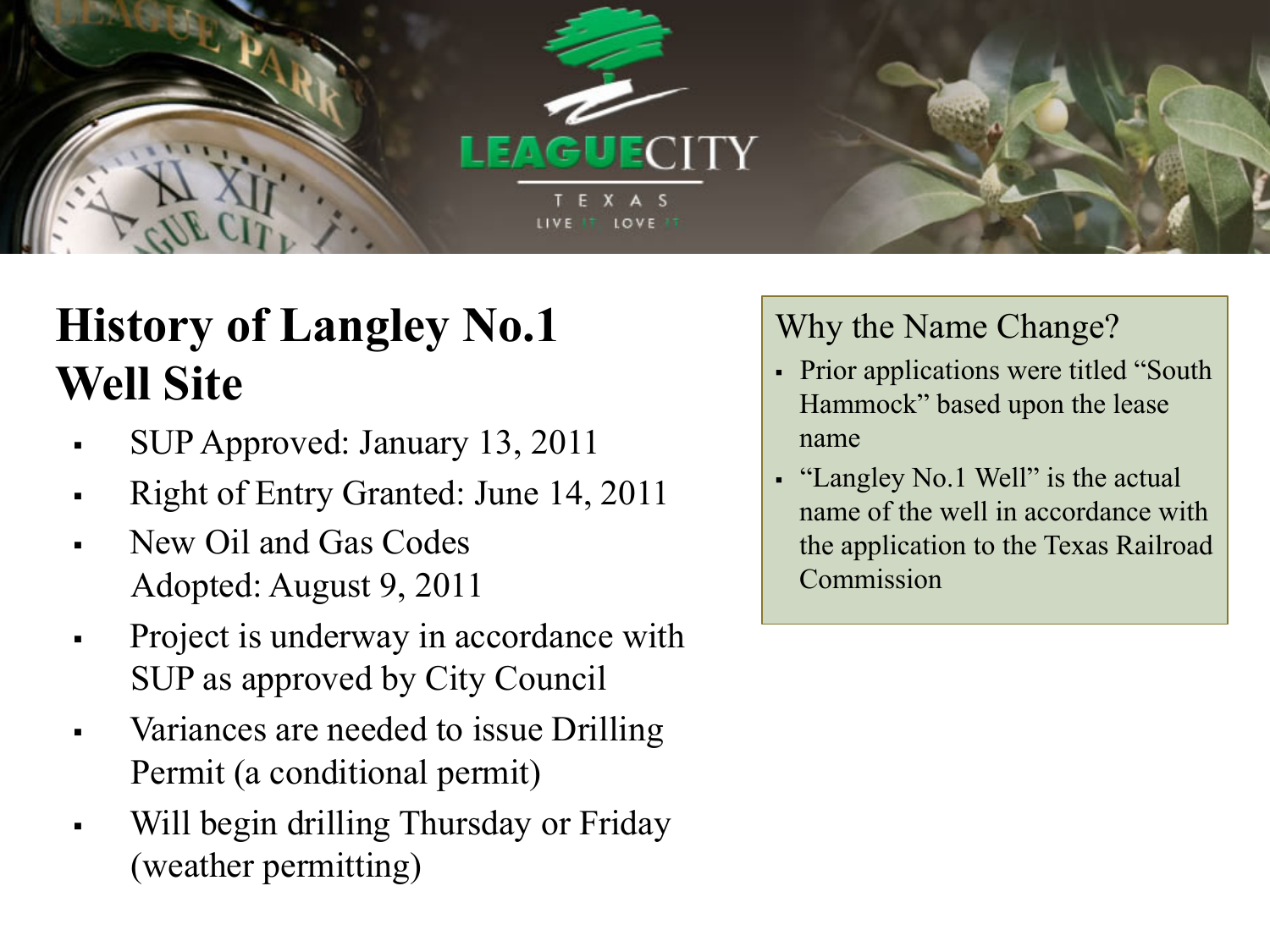

### **Steps we've taken…**

- Hired three  $3<sup>rd</sup>$  party consultants to assist in review
	- § ESA Consulting: Safety Compliance
	- West Engineering: Mechanical and Electrical Compliance
	- § Teacups: Design Compliance
- Staff and consultants fully trained by Forza to be granted full access to the site during all operations
- Active coordination and on-site review as drilling rig has been installed (City staff and consultants)
- Conducted neighborhood meeting on 3/19
- § Regularly checking nuisances (light and noise)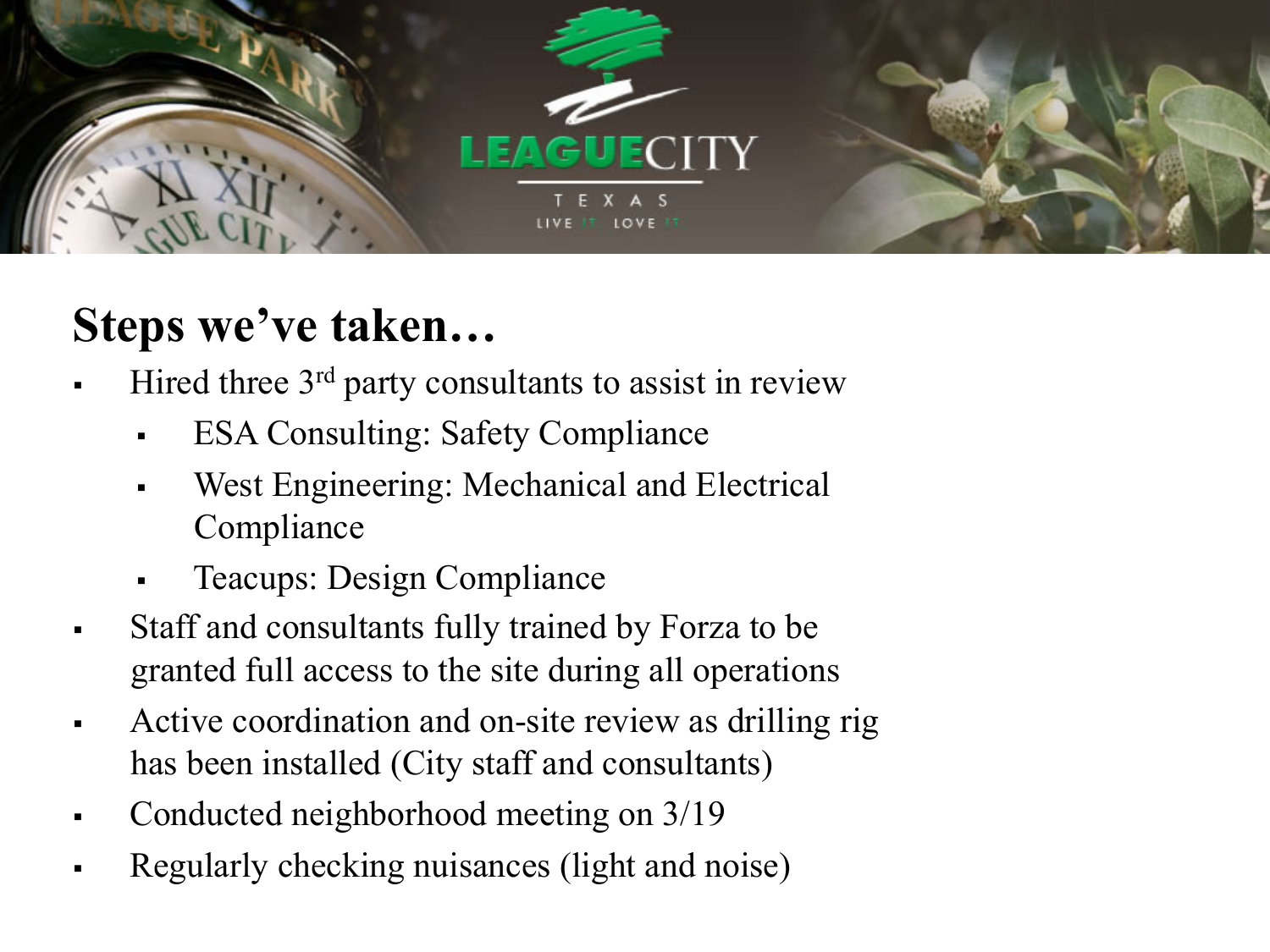

### **Why the Variances?**

- § Transition from the old code to the new code
- § It is a highly complex, new code and all parties are learning
	- New to us...
	- New to the industry...
- Permit, if variances are approved, will be conditional based upon ability to meet conditions related to:
	- § Safety management documents
	- Verification of pressure control equipment

#### The mission remains the same!

- § Ensure that League City offers the highest level of safety to our residents
- Protection by maintaining the highest level of standards for safety
- Nabors and Forza comments on-site confirm safety efforts:
	- Active level of involvement by City staff
	- Depth of review/scrutiny by staff and consultants
	- § Effort to understand operations and safety procedures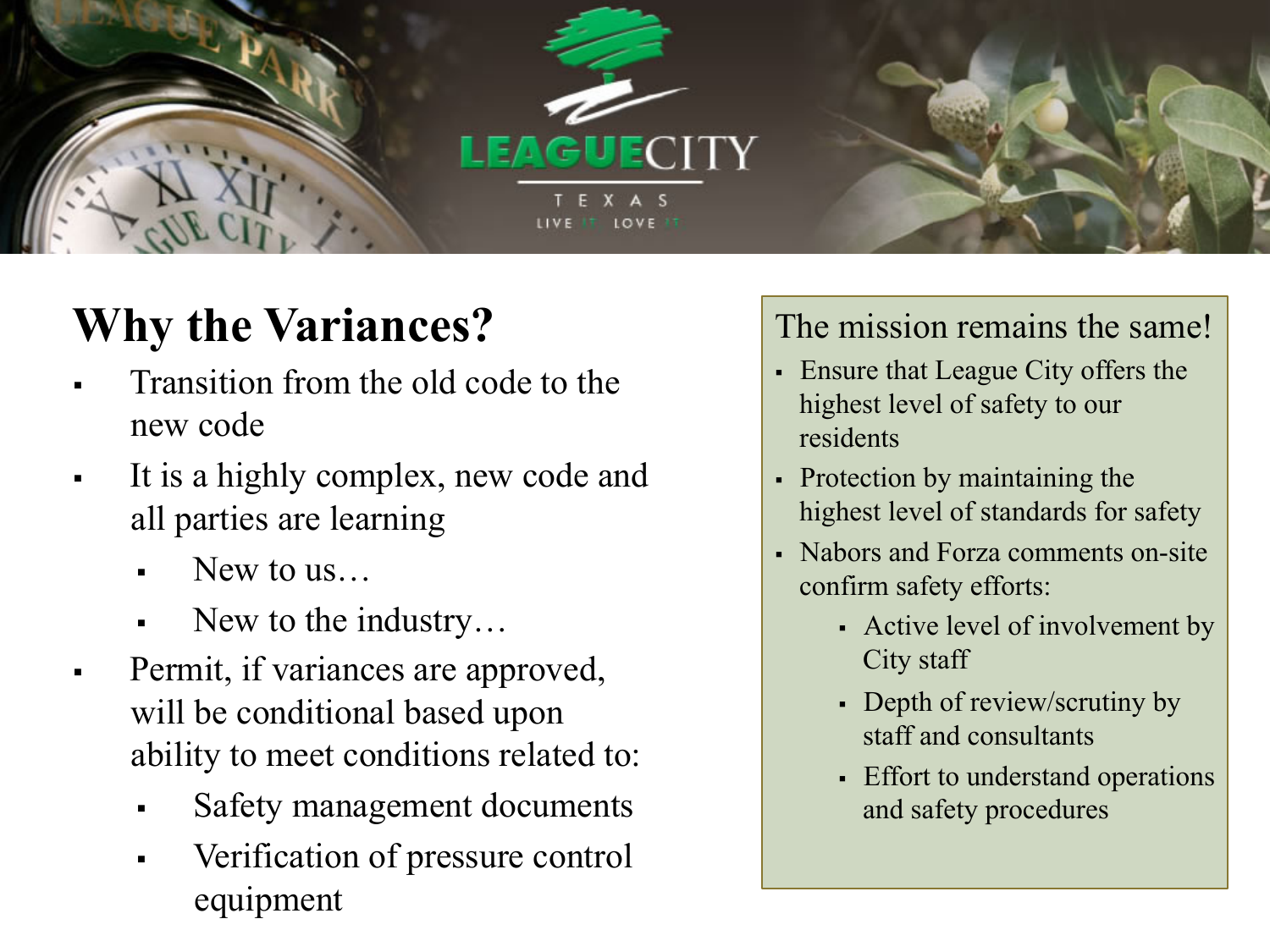

### **Variance 1: Safety Management**

- § ESA Consulting reviewed safety documentation from Forza and Nabors
- Nabors (Drill Rig Operators) complies with the very large majority of requirements
- § Forza (Site and Incident Management) complies with incident related requirements, but does not meet the majority of requirements
- A "bridging" document combines the safety protocols for the two organizations
- Code requires both to have fully functional **SEMS**

### **Requested Variance:**

*To require the applicant to cover costs associated with a 3rd party safety consultant firm to be housed on site until an equivalent set of documents is provided that fully complies with the specific safety management language of the ordinance.*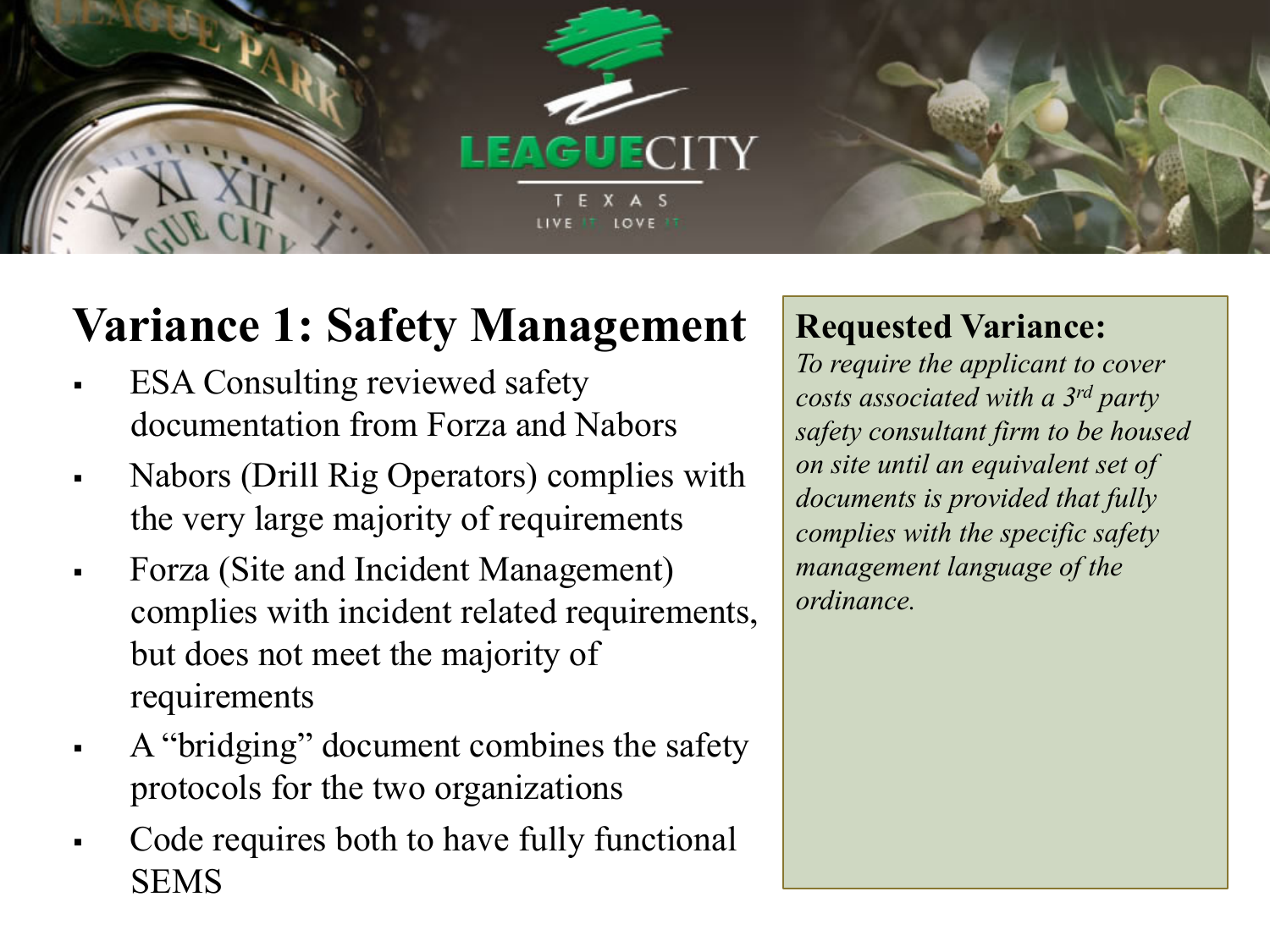

### **Variance 2: Final Inspections**

- § Degasser serves to remove gas from the mud and materials that are raised from the well
- § Requirement for design package allows for staff/consultant to calculate circulating capacity
- Some design packages are proprietary
- § Staff has gathered sufficient information from the vendor to provide Teacups with information to calculate circulating capacity without seeing the design package

### **Requested Variance:**

*To waive requirement for a design package for a low pressure degasser or poor boy degasser (Section 42-121) with the understanding that the applicant will provide sufficient information to enable and support calculation of circulating capacity prior to placement of equipment in service.*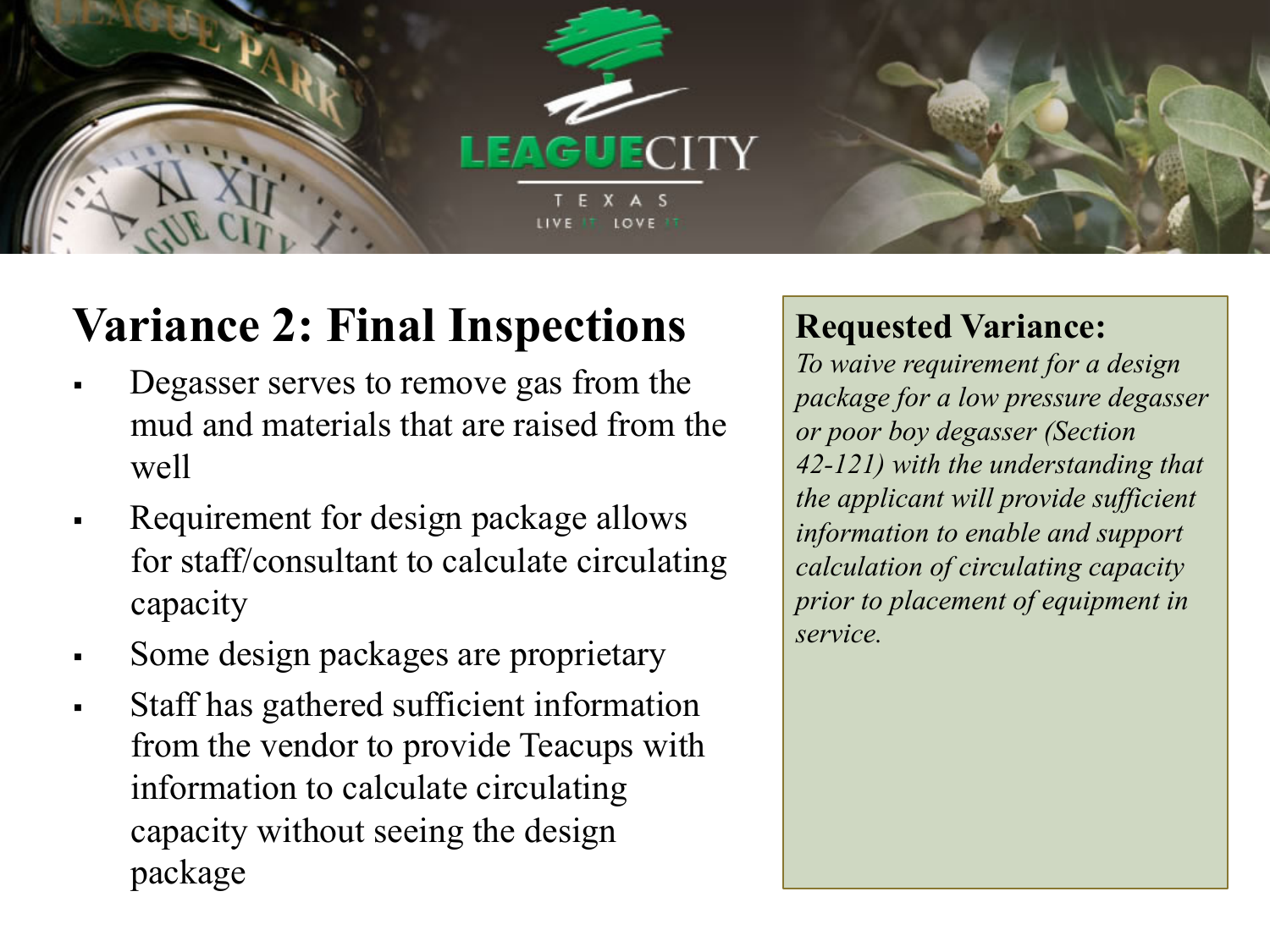

### **Variance 3: Distancing and Setbacks**

- § Distances were established by approval of the Special Use Permit prior to the new ordinance (300 foot setback)
- § Measured distance to closest habitable structure is approximately 310 feet from the well bore

#### **Requested Variance:**

*To allow for setbacks (Section 42-134) to be reduced to 300 feet as per the requirements in place at the time of the Special Use Permit.*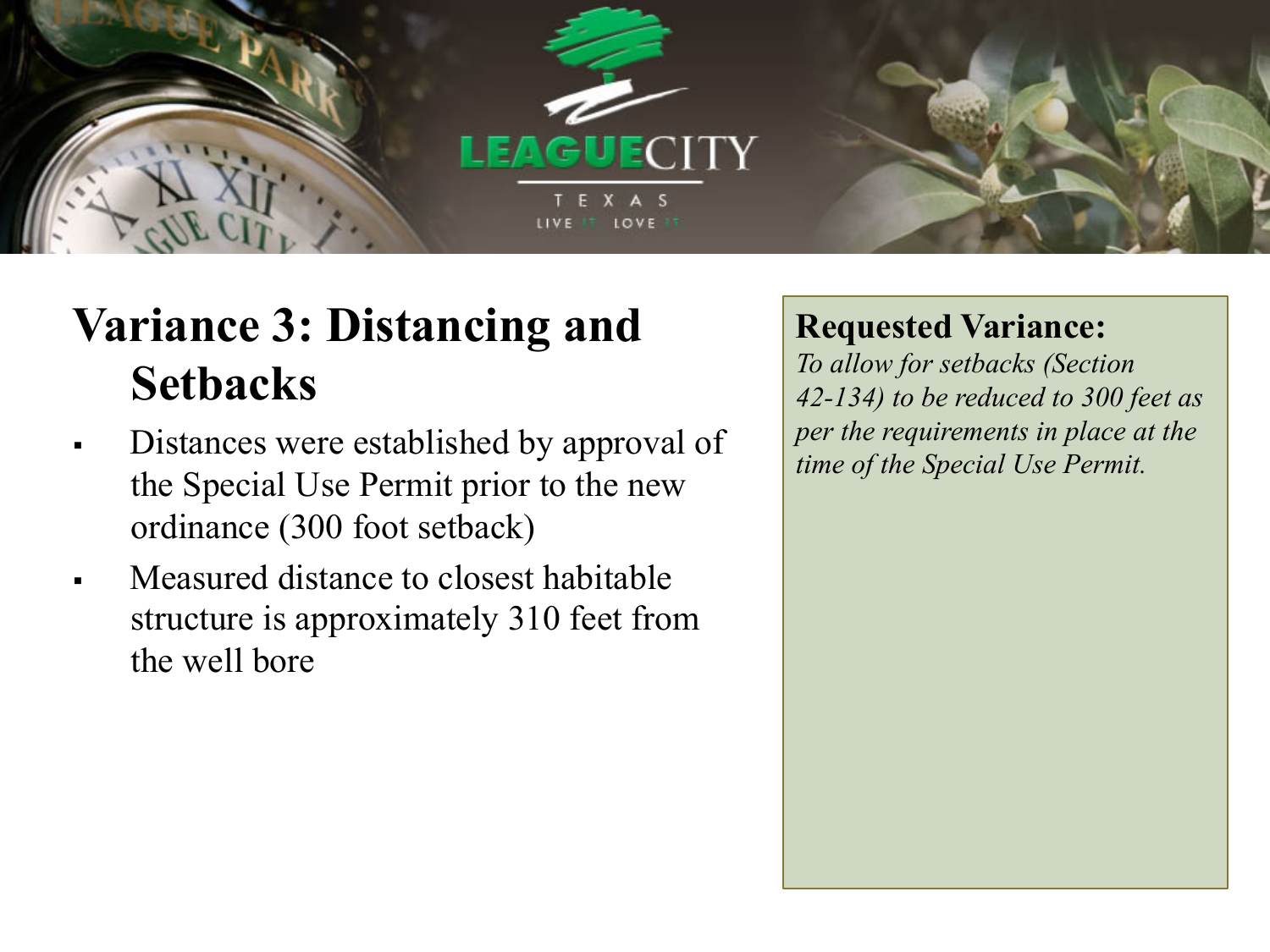

## **Variance 4: Well Control Equipment and Procedures**

- § Section 42-143 requires that all components of the pressure control equipment be certified at a minimum of once per year and requires a four ram stack on the blowout preventer
- Rig 409 is not configured appropriately for a four ram stack
- The choke manifold and blowout preventer do not meet city standards
	- Forza is renting equipment that more appropriately meets city standards
	- Equipment will meet industrially accepted standard of five year certification
	- Will be tested prior to arrival on site
- § Two phase verification process on pressure control equipment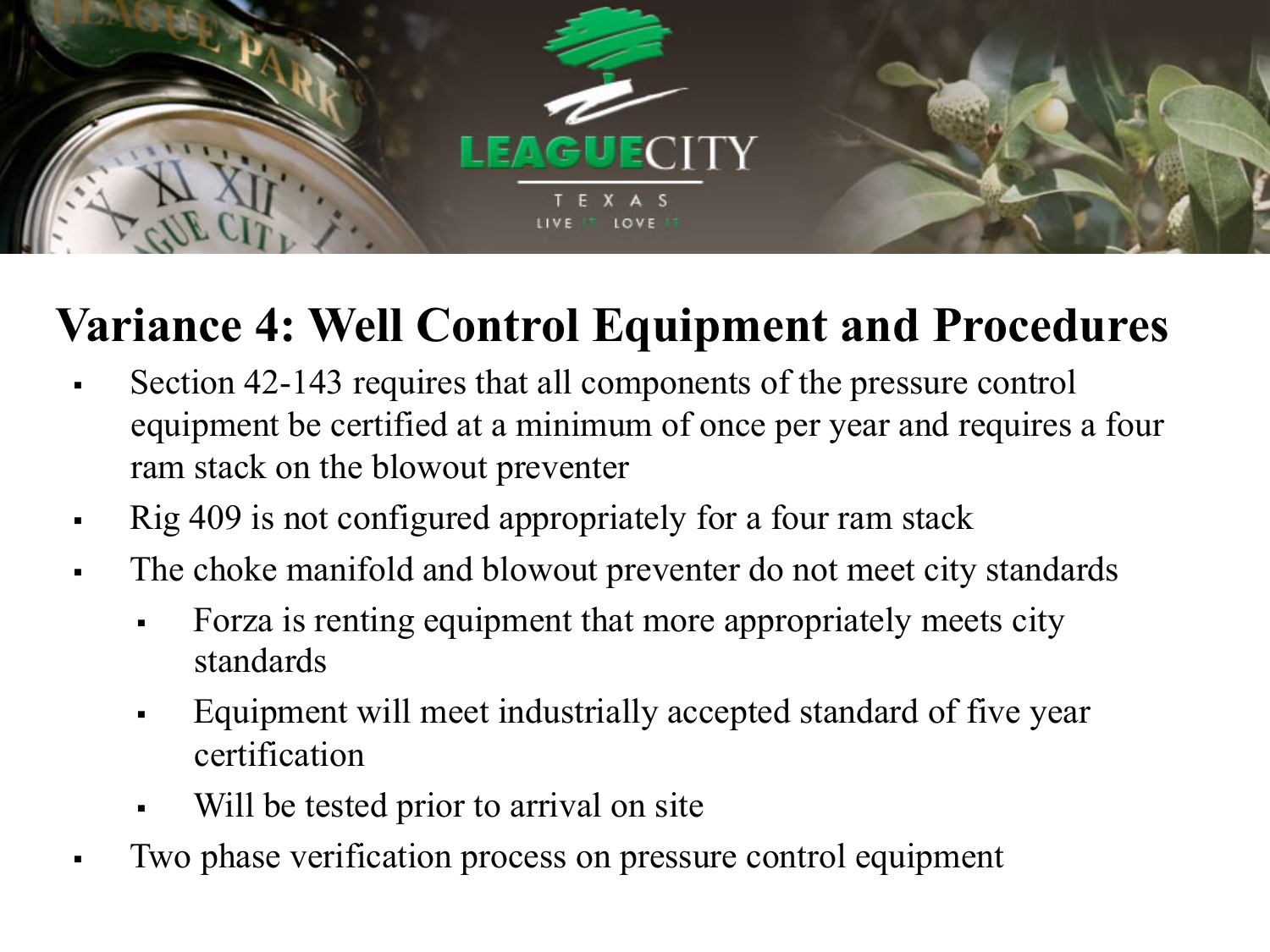

#### **Requested Variance:**

*To accept (for this particular instance and on a one-time only basis) pressure control equipment that utilizes a three ram stack and is fully certified within the last five years with the understanding that all other requirements related to this section of the ordinance are met. To meet this requirement, prior to placing the pressure control equipment in service, the applicant needs to:* 

- § *Complete the certification package for all equipment that comprises the pressure control system, and*
- § *Provide documentation of the last inspection for all equipment, including:* 
	- § *Open annular and ram type BOPs (blowout preventers) and perform visual inspection of all components*
	- § *Documentation of installation of OEM (original equipment manufacturer) new rubber goods*
	- § *Inspection records documenting all critical dimensions, including ram block bores and ring grooves*
	- § *NDT (non-destructive testing) and dimensional inspection of ram blocks*
	- § *Pressure test*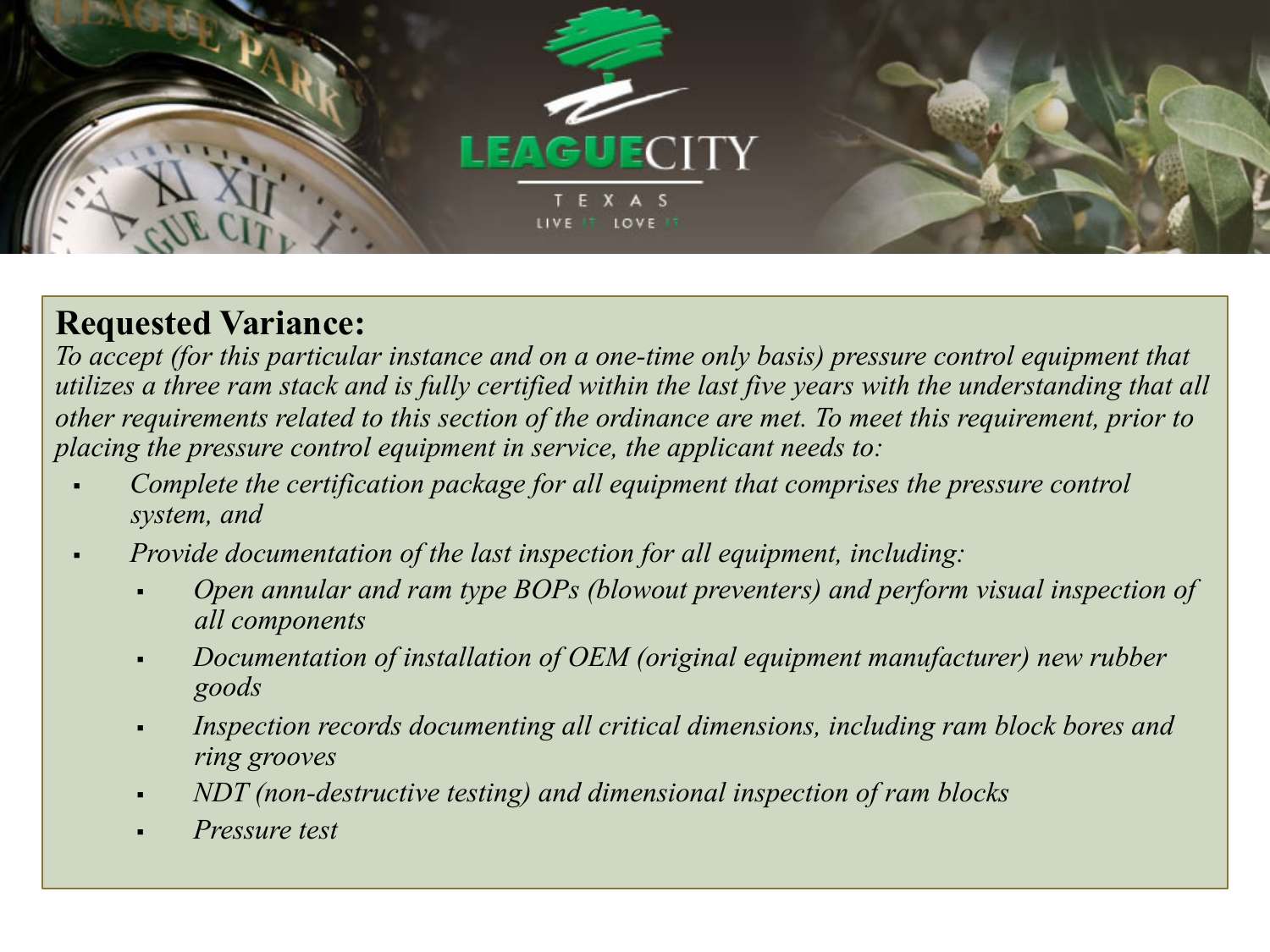

# **Variance 5: Hoisting and Rigging Equipment**

- § Some of the load path equipment brought on site is due for inspection April 10<sup>th</sup>, 2012
- Ordinance requires that no equipment certification expires during the expected time of use
- § Equipment was in storage for a period of two months in which it did not incur any wear and tear

#### **Requested Variance:**

*To allow for use of hoisting equipment (Section 42-144) that is currently on site and that expires during the expected time of use on the well with the understanding that it is inspected and approved by West Engineering.*